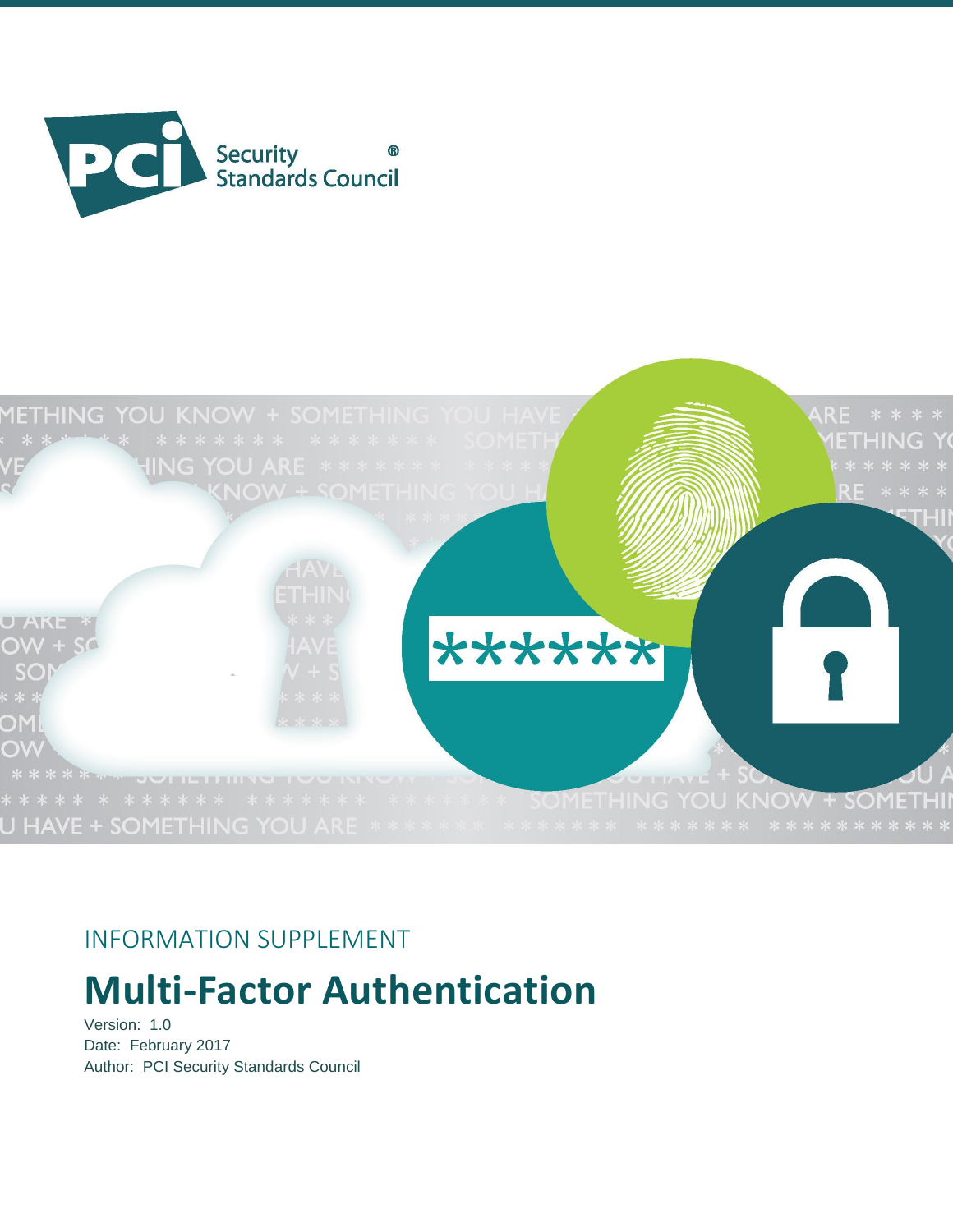

# **Table of Contents**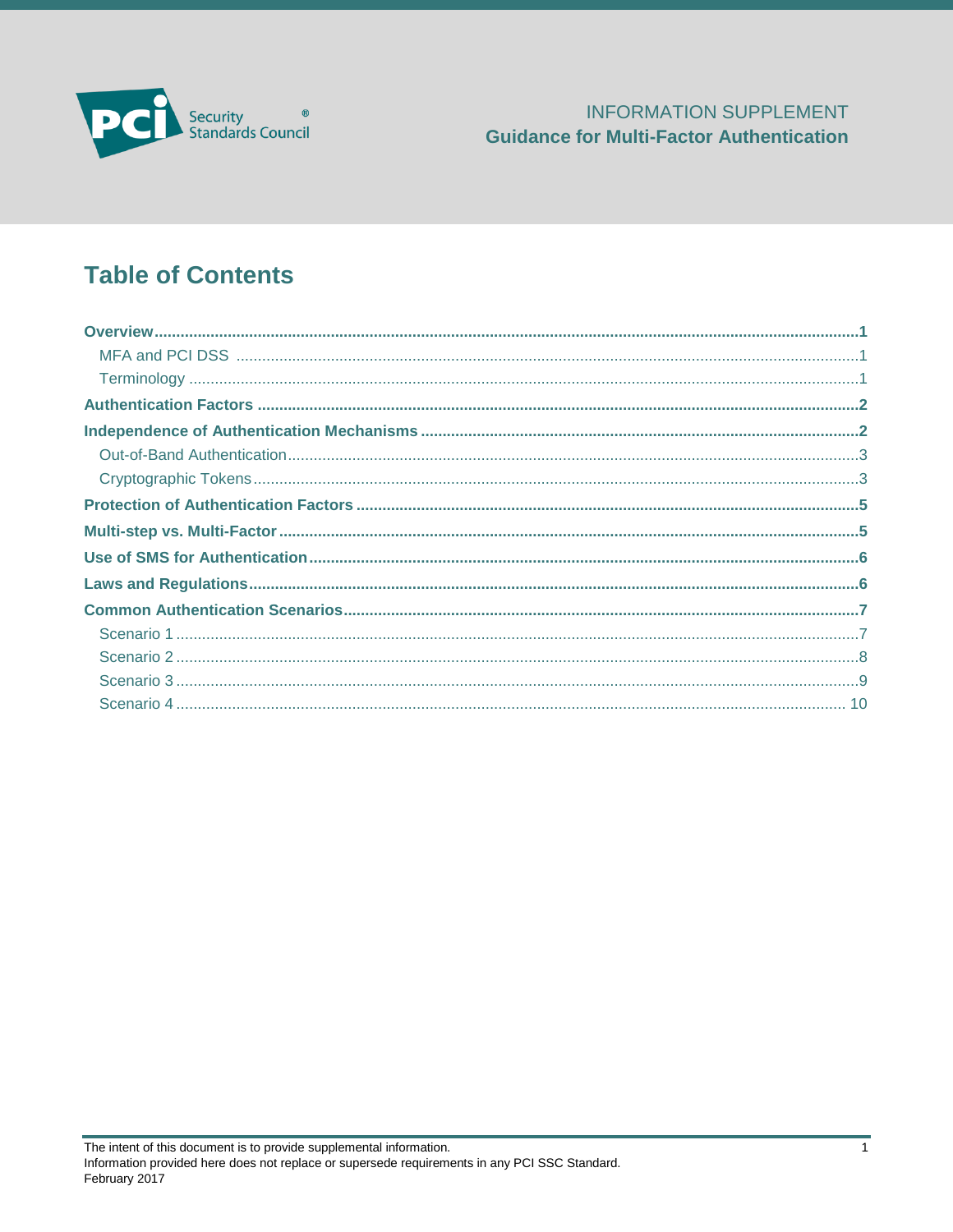

### <span id="page-2-0"></span>**Overview**

The intent of multi-factor authentication (MFA) is to provide a higher degree of assurance of the identity of the individual attempting to access a resource, such as physical location, computing device, network or a database. MFA creates a multi-layered mechanism that an unauthorized user would have to defeat in order to gain access.

This document describes the industry-accepted principles and best practices associated with multi-factor authentication. The guidance in this document is intended for any organization evaluating, implementing, or upgrading a MFA solution, as well as providers of MFA solutions.

### <span id="page-2-1"></span>MFA and PCI DSS

PCI DSS requires MFA to be implemented as defined in Requirement 8.3 and its sub-requirements<sup>1</sup>. Guidance on the intent of these requirements is provided in the Guidance column of the standard, which includes; *"Multi-factor authentication requires an individual to present a minimum of two separate forms of authentication (as described in Requirement 8.2), before access is granted."* The additional guidance in this document does not extend the PCI DSS requirement beyond what is stated in the standard.

While PCI DSS Requirement 8.3 does not currently require organizations to validate their MFA implementation to all the principles described in this guidance document, these principles may be incorporated in a future revision of the standard. Organizations are therefore strongly encouraged to evaluate all new and current MFA implementations for conformance to these principles.

### <span id="page-2-2"></span>**Terminology**

In addition to terms defined in the *PCI DSS Glossary of Terms, Abbreviations, and Acronyms*, the following acronyms are referenced:

| <b>Term</b> | <b>Description</b>                                                                                                                                                                                                                                                                                                                            |
|-------------|-----------------------------------------------------------------------------------------------------------------------------------------------------------------------------------------------------------------------------------------------------------------------------------------------------------------------------------------------|
| <b>SE</b>   | Acronym for Secure Element. Tamper-resistant hardware platform, capable of securely<br>hosting applications and storing confidential and cryptographic data.                                                                                                                                                                                  |
| TEE.        | Acronym for Trusted Execution Environment. Software that provides security features<br>such as isolated execution.                                                                                                                                                                                                                            |
| <b>TPM</b>  | Acronym for Trusted Platform Module. Module that is dedicated and physically isolated<br>from the rest of the processing system microcontroller, which is designed to secure<br>hardware by integrating cryptographic keys into devices. It offers facilities for the secure<br>generation of cryptographic keys and limitation of their use. |

<sup>1</sup> Refers to PCI DSS v3.2

l

The intent of this document is to provide supplemental information. 1

Information provided here does not replace or supersede requirements in any PCI SSC Standard. February 2017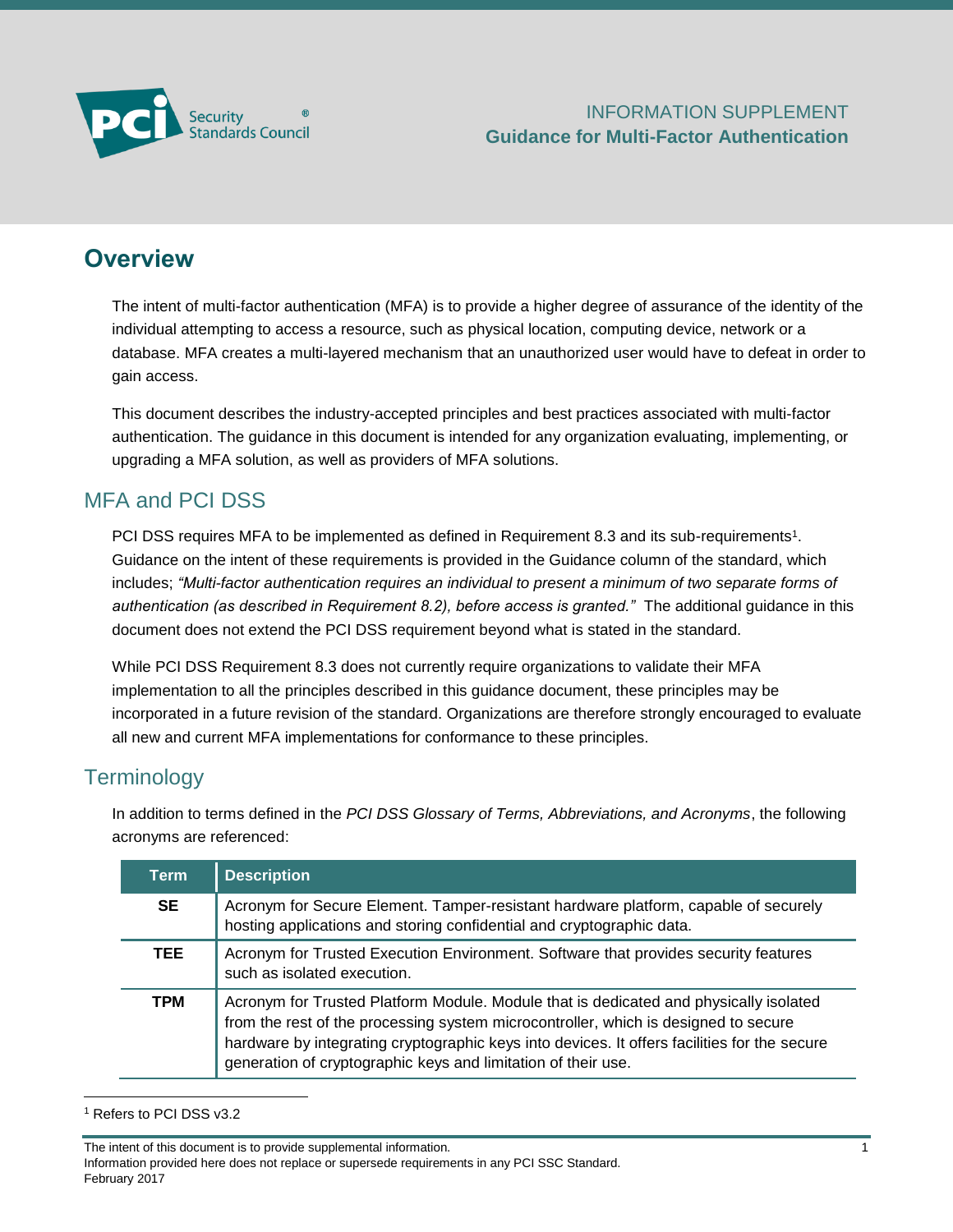

# <span id="page-3-0"></span>**Authentication Factors**

The overall authentication process for MFA requires at least two of the three authentication methods described in PCI DSS Requirement 8.2:

- **a) Something you know,** such as a password or passphrase. This method involves verification of information that a user provides, such as a password/passphrase, PIN, or the answers to secret questions (challenge-response).
- **b) Something you have,** such as a token device or smartcard. This method involves verification of a specific item a user has in their possession, such as a physical or logical security token, a one-time password (OTP) token, a key fob, an employee access card, or a phone's SIM card. For mobile authentication, a smartphone often provides the possession factor in conjunction with an OTP app or a cryptographic material (i.e., certificate or a key) residing on the device.
- **c) Something you are,** such as a biometric. This method involves verification of characteristics inherent to the individual, such as via retina scans, iris scans, fingerprint scans, finger vein scans, facial recognition, voice recognition, hand geometry, and even earlobe geometry.

Other types of information, such as geolocation and time, may be additionally included in the authentication process; however, at least two of the three factors identified above must always be used. For example, geolocation and time data may be used to restrict remote access to an entity's network in accordance with an individual's work schedule. While the use of these additional criteria may further reduce the risk of account hijacking or malicious activity, the remote access method must still require authentication via at least two of the following factors: something you know, something you have, and something you are.

### <span id="page-3-1"></span>**Independence of Authentication Mechanisms**

The authentication mechanisms used for MFA should be independent of one another such that access to one factor does not grant access to any other factor, and the compromise of any one factor does not affect the integrity or confidentiality of any other factor. For example, if the same set of credentials (e.g., username/password) is used as an authentication factor and also for gaining access to an e-mail account where a secondary factor (e.g., one-time password) is sent, these factors are not independent. Similarly, a software certificate stored on a laptop (something you have) that is protected by the same set of credentials used to log in to the laptop (something you know) may not provide independence.

The intent of this document is to provide supplemental information. 2<br>
2

Information provided here does not replace or supersede requirements in any PCI SSC Standard. February 2017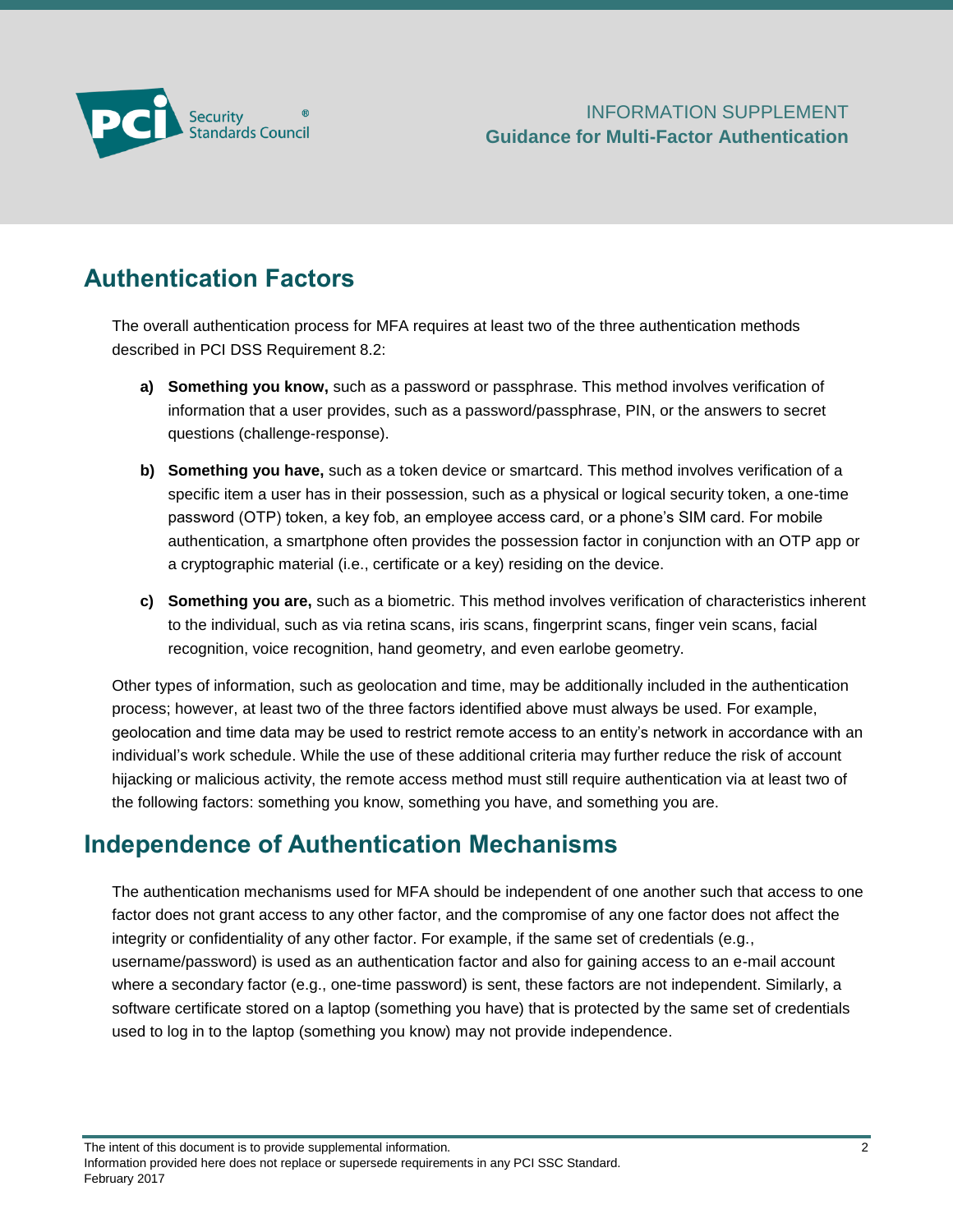

The issue with authentication credentials embedded into the device is a potential loss of independence between factors—i.e., physical possession of the device can grant access to a secret (something you know) as well as a token (something you have) such as the device itself, or a certificate or software token stored or generated on the device. As such, independence of authentication factors is often accomplished through physical separation of the factors; however, highly robust and isolated execution environments (such as a Trusted Execution Environment [TEE], Secure Element [SE], and Trusted Platform Module [TPM]) may also be able to meet the independence requirements.

### <span id="page-4-0"></span>Out-of-Band Authentication

Out-of-band (OOB) refers to authentication processes where authentication methods are conveyed through different networks or channels.

Where authentication factors are conveyed through a single device/channel—for example, entering credentials via a device that also receives, stores, or generates a software token—a malicious user who has established control of the device has the ability to capture both authentication factors.

Transmission of a one-time password (OTP) to a smartphone has traditionally been considered an effective out-of-band method. However, if the same phone is then used to submit the OTP—for example, via a web browser—the effectiveness of the OTP as a secondary factor is effectively nullified.

Out-of-band conveyance of authentication mechanisms is an additional control that can enhance the level of assurance for multi-factor authentication. In lieu of the ability to use out-of-band communication, the authentication process should establish controls to guarantee that the individual attempting to use the authentication is, in fact, the legitimate user in possession of the authentication factor.

### <span id="page-4-1"></span>Cryptographic Tokens

l

Cryptographic tokens may be embedded into a device or stored on separate, removable media. The following guidance is based on NIST SP800-164<sup>2</sup> and NIST SP800-157<sup>3</sup>, and considers some common form factors that are often used with mobile computing devices.

<sup>2</sup> NIST Special Publication 800-164 (Draft), *Guidelines on Hardware-Rooted Security in Mobile Devices (Draft).* URL: [http://csrc.nist.gov/publications/drafts/800-164/sp800\\_164\\_draft.pdf](http://csrc.nist.gov/publications/drafts/800-164/sp800_164_draft.pdf) (accessed: November 07, 2016).

<sup>3</sup> NIST Special Publication 800-157 *Guidelines for Derived PIV Credentials.* URL: <http://nvlpubs.nist.gov/nistpubs/SpecialPublications/NIST.SP.800-157.pdf> (accessed: November 07, 2016)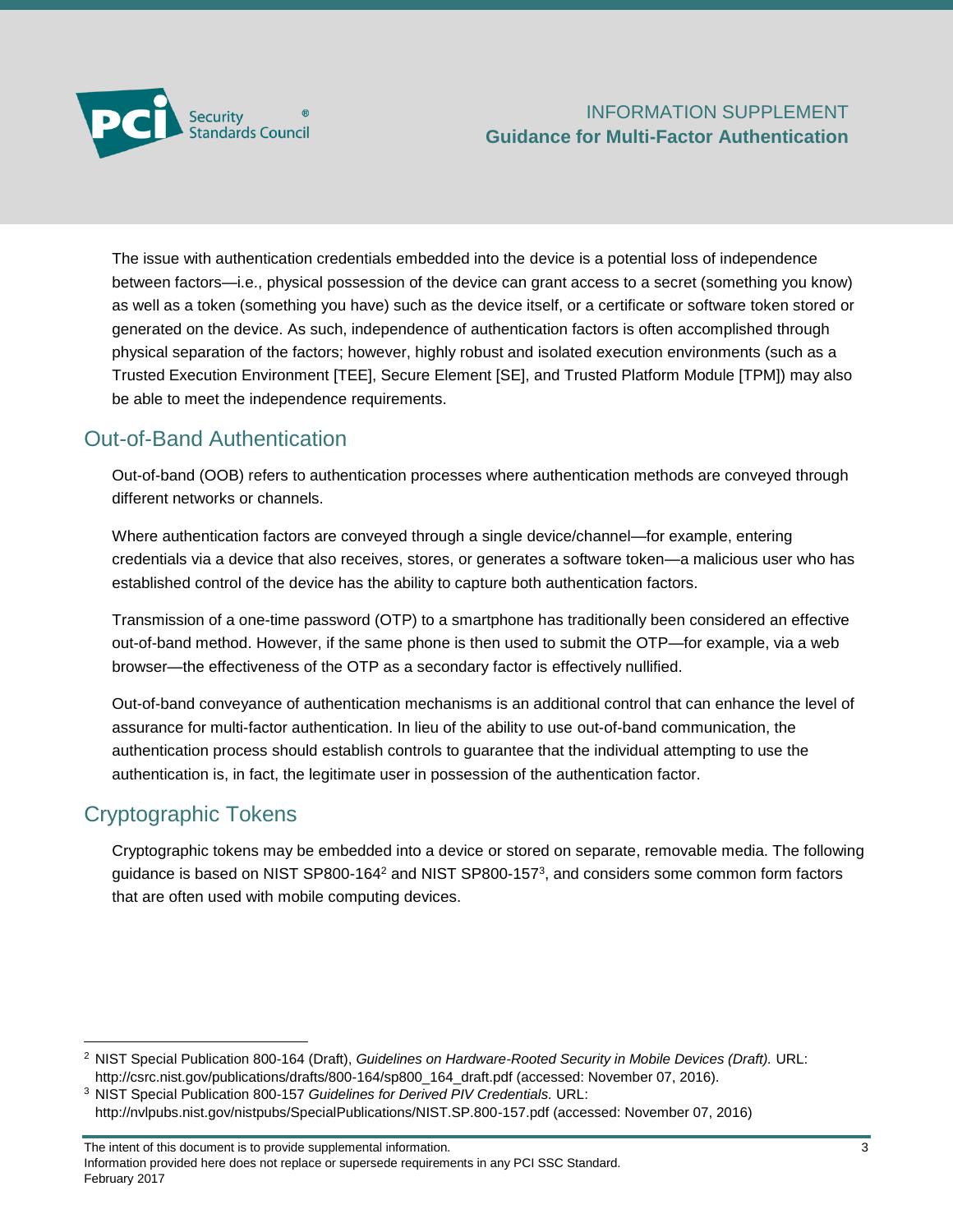

#### Removable (Non-Embedded) Hardware Cryptographic Tokens

In this category of devices, a private key resides in a hardware cryptographic module (or physical security token) that is physically separate from the mobile computing device. Access to either the mobile computing device or cryptogram stored on the token does not grant access to the other, thus maintaining the independence of authentication factors.

Each of the form factors described below supports a secure element (SE), a tamper-resistant cryptographic component that provides security and confidentiality in mobile devices.

- **SD Card with Cryptographic Module –** A non-volatile memory card format for use in portable devices such as mobile phones and tablet computers.
- **Removable UICC with Cryptographic Module –** The Universal Integrated Circuit Card (UICC) configuration is based on the GlobalPlatform Card Specification v2.2.1 [GP-SPEC] and provides storage and processing, as well as input/output capabilities.
- **USB Token with Cryptographic Module –** A Universal Serial Bus (USB) token is a device that plugs into the USB port on various IT computing platforms, including mobile devices and personal computers. USB tokens typically include onboard storage and may also include cryptographic processing capabilities—e.g., cryptographic mechanisms to verify the identity of users. USB token implementations that contain an integrated secure element (an integrated circuit card or ICC) are suitable for use in the authentication process.

#### Embedded Cryptographic Tokens

l

An authentication credential and its associated private key may be used in cryptographic modules that are embedded within mobile devices<sup>4</sup>. These modules may either be in the form of a hardware cryptographic module that is a component of the mobile device or in the form of a software cryptographic module that runs on the device.

Hardware cryptographic modules are preferred over software due to their immutability, smaller attack surfaces, and more reliable behavior; as such, they can provide a higher degree of assurance that they can be relied upon to perform their trusted function or functions.

Protecting and using the authentication credential and the corresponding private key in software may potentially increase the risk that the key could be stolen or compromised.

The intent of this document is to provide supplemental information. 4 Information provided here does not replace or supersede requirements in any PCI SSC Standard. February 2017

<sup>4</sup> Draft NIST Interagency Report 7981, Mobile, PIV, and Authentication. URL: [http://csrc.nist.gov/publications/drafts/nistir-](http://csrc.nist.gov/publications/drafts/nistir-7981/nistir7981_draft.pdf)[7981/nistir7981\\_draft.pdf](http://csrc.nist.gov/publications/drafts/nistir-7981/nistir7981_draft.pdf) (accessed: November 07, 2016)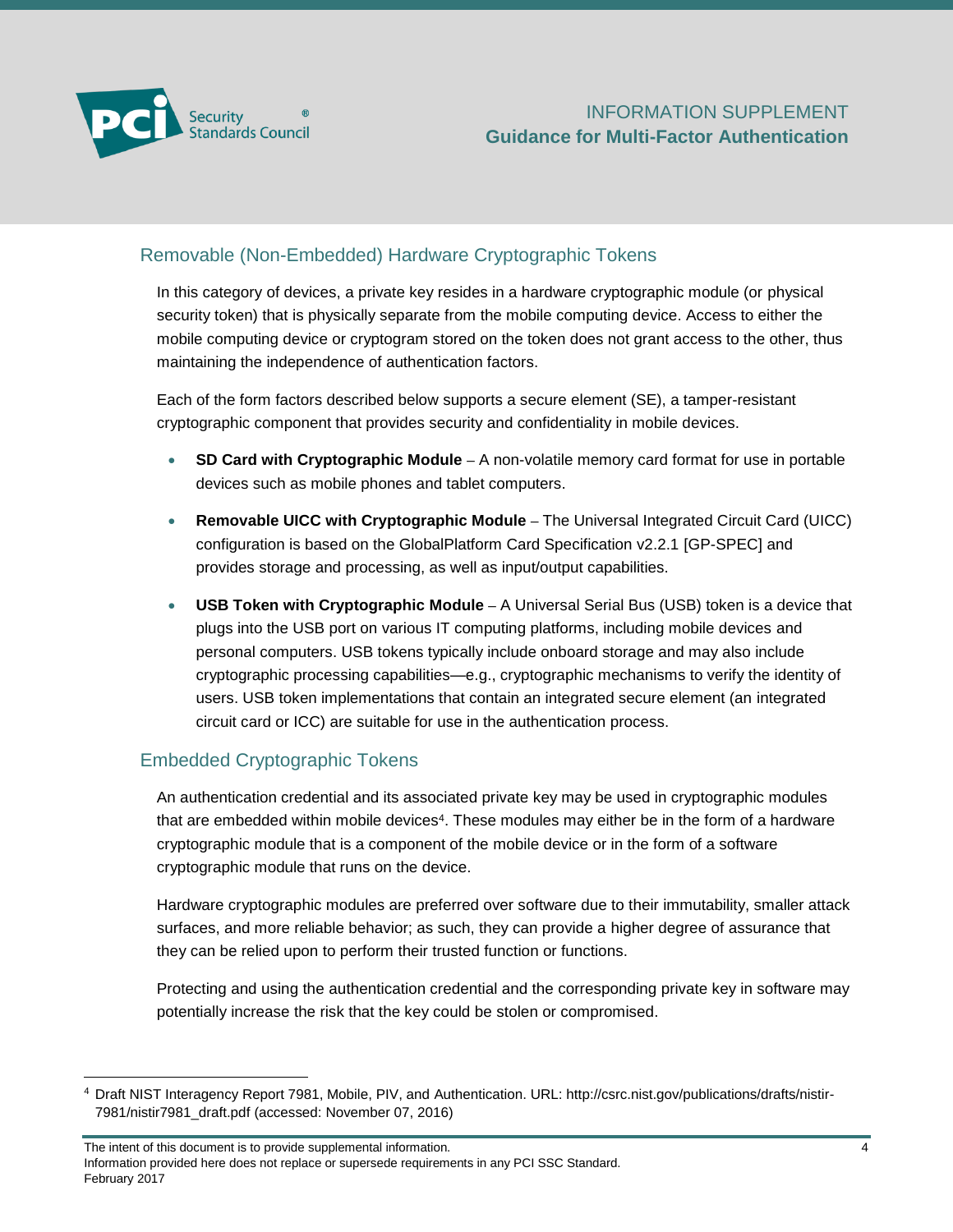

# <span id="page-6-0"></span>**Protection of Authentication Factors**

To prevent misuse, the integrity of the authentication mechanisms and confidentiality of the authentication data need to be protected. The controls defined in PCI DSS Requirement 8 provide assurance that authentication data is protected from unauthorized access and use. For example:

- Passwords and other "something you know" data should be difficult to guess or brute-force, and be protected from disclosure to unauthorized parties.
- Biometrics and other "something you are" data should be protected from unauthorized replication or use by others with access to the device on which the data is present.
- Smart cards, software certificates, and other "something you have" data should not be shared, and should be protected from replication or possession by unauthorized parties.

Where any authentication elements rely on a multi-purpose consumer device—e.g., mobile phones and tablets—controls should also be in place to mitigate the risk of the device being compromised.

### <span id="page-6-1"></span>**Multi-step vs. Multi-Factor**

PCI DSS requires that all factors in multi-factor authentication be verified prior to the authentication mechanism granting the requested access. Moreover, no prior knowledge of the success or failure of any factor should be provided to the individual until all factors have been presented. If an unauthorized user can deduce the validity of any individual authentication factor, the overall authentication process becomes a collection of subsequent, single-factor authentication steps, even if a different factor is used for each step. For example, if an individual submits credentials (e.g., username/password) that, once successfully validated, lead to the presentation of the second factor for validation (e.g., biometric), this would be considered "multistep" authentication.

<span id="page-6-2"></span>It is possible for both multi-step and multi-factor authentication to be present in an environment. For example, an individual may perform an authentication step in order to log in to a computer before initiating a separate MFA process to gain access to the CDE. An example of this scenario would be a remote user entering credentials to log in to their corporate laptop. The user may then initiate a VPN connection to the organization's network using a combination of credentials and a physical smartcard or hardware token.

The intent of this document is to provide supplemental information.  $5$ 

Information provided here does not replace or supersede requirements in any PCI SSC Standard. February 2017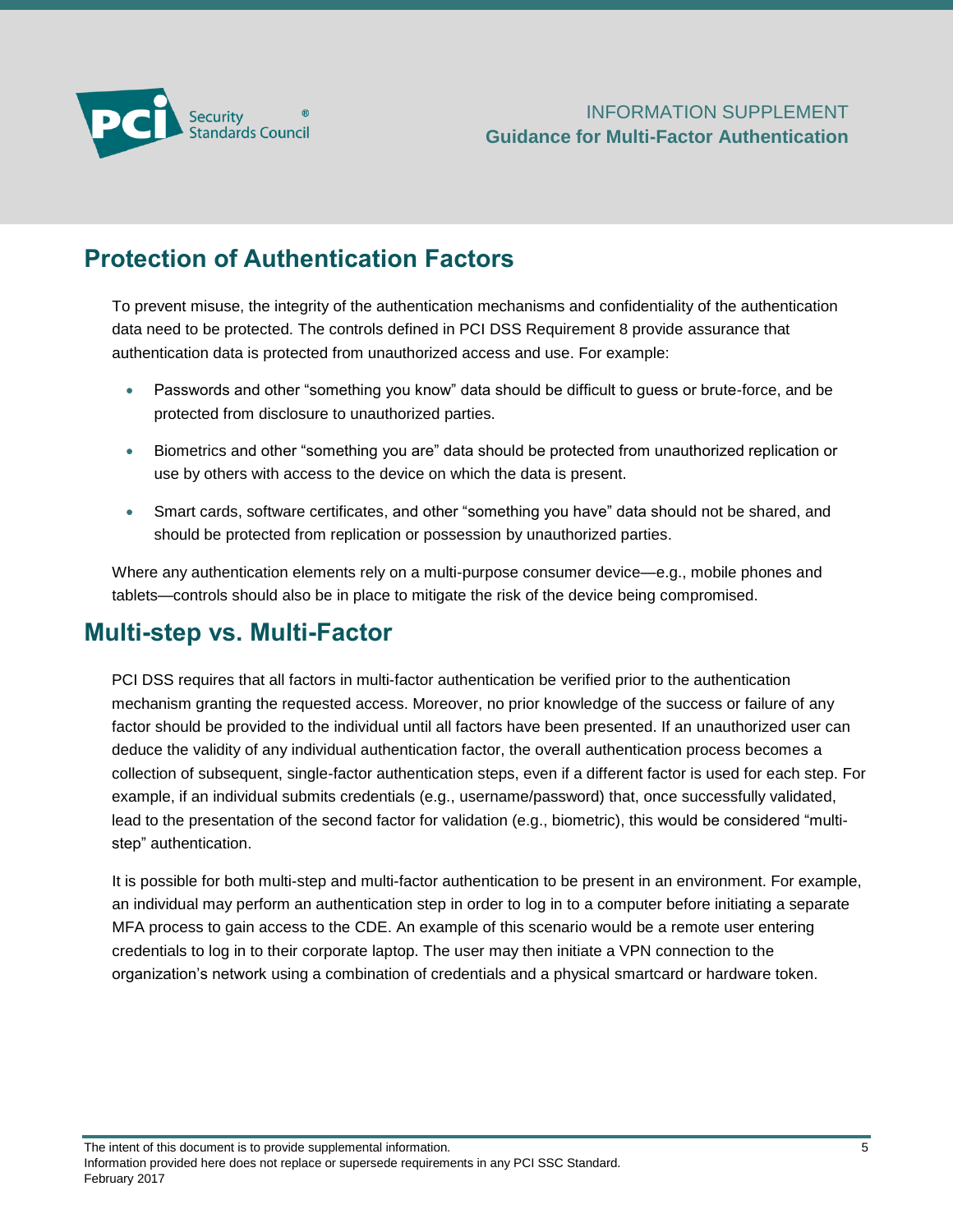

# **Use of SMS for Authentication**

PCI DSS relies on industry standards—such as NIST, ISO, and ANSI—that cover all industries, not just the payments industry. While NIST currently permits the use of SMS, they have advised that out-of-band authentication using SMS or voice has been deprecated and may be removed from future releases of their publication<sup>5</sup>.

### <span id="page-7-0"></span>**Laws and Regulations**

l

Organizations need to be aware of local and regional laws that may also define requirements for the use of MFA. For example, there may be additional requirements around consumer authentication used to initiate payments or to conduct high-risk transactions, such as the European Union Directive on Payment Services (PSD2) and the Federal Financial Institutions Examination Council (FFIEC) IT Examination Handbook. Additionally, some laws or regulations may have more stringent MFA requirements than those required by PCI DSS.

PCI SSC encourages all organizations to be aware of the potential impact that local laws and regulations may have on their MFA implementations. PCI DSS requirements for multi-factor authentication do not supersede local or regional laws, government regulations, or other legal requirements.

<sup>5</sup> DRAFT NIST Special Publication 800-63B Digital Authentication Guideline. URL: [https://pages.nist.gov/800-63-3/sp800-](https://pages.nist.gov/800-63-3/sp800-63b.html) [63b.html](https://pages.nist.gov/800-63-3/sp800-63b.html) (accessed: November 07, 2016)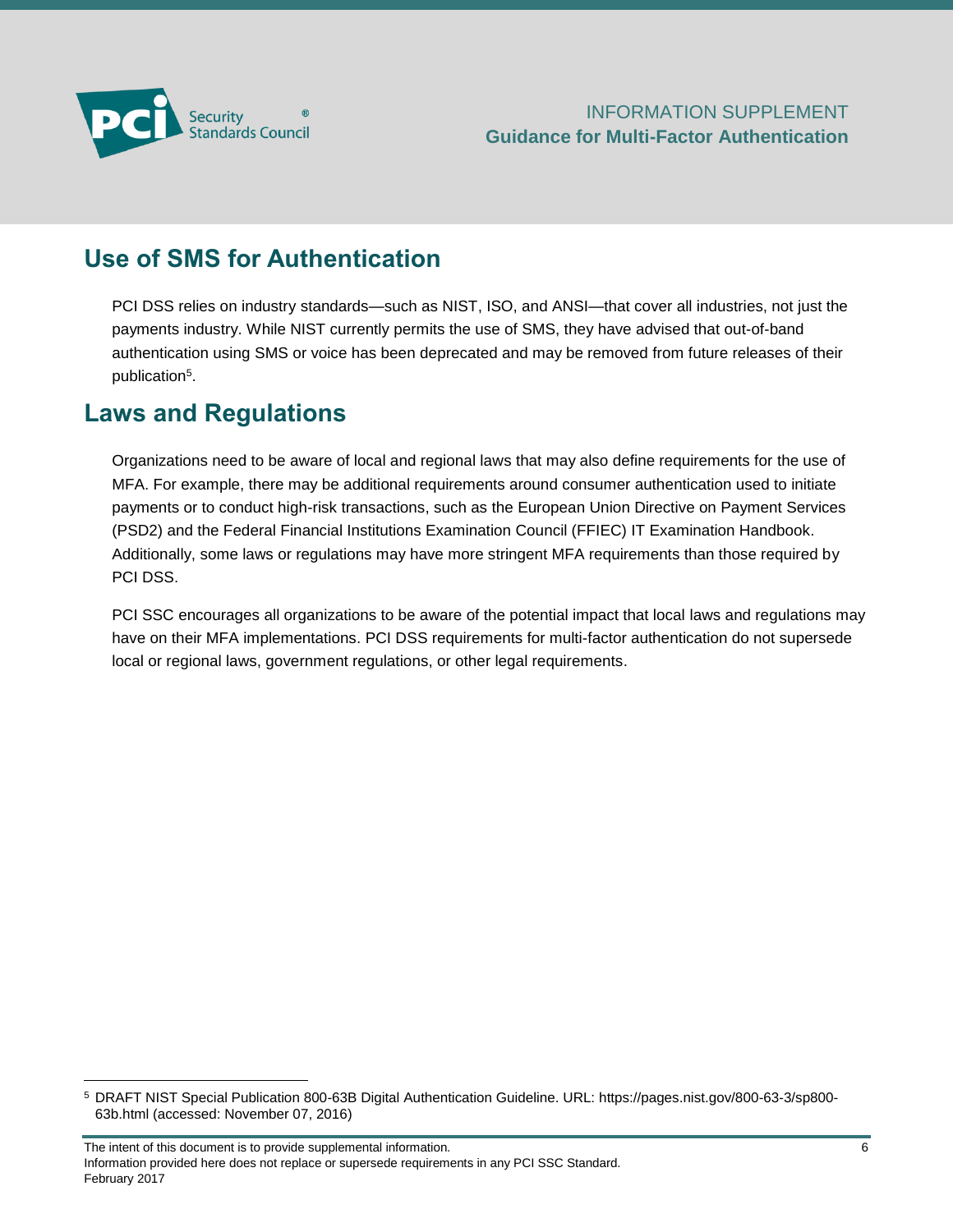

# <span id="page-8-0"></span>**Common Authentication Scenarios**

This section explores some common authentication scenarios and considerations for multi-factor authentication.

#### <span id="page-8-1"></span>Scenario 1

An individual uses one set of credentials (password A) to log in to a device and also to access a software token stored on the device. The individual then establishes a connection to the CDE/corporate network, providing a different set of credentials (password B) and the OTP generated by the software token as authentication.

The authentication system grants the requested access if both factors provided are valid:

- Something you know Password B
- Something you have Software token





To ensure the independence of authentication factors is maintained, this scenario requires that the software token ("something you have") is embedded into the physical device in such way that it cannot be copied or used on any other device.

Furthermore, physical security over the device becomes a required security control as proof of possession of the device. Otherwise, if access to software token is merely a reflection of the ability to login into the device (either locally or remotely), the overall authentication process is a usage of "something you know" twice.

The intent of this document is to provide supplemental information. 7

Information provided here does not replace or supersede requirements in any PCI SSC Standard. February 2017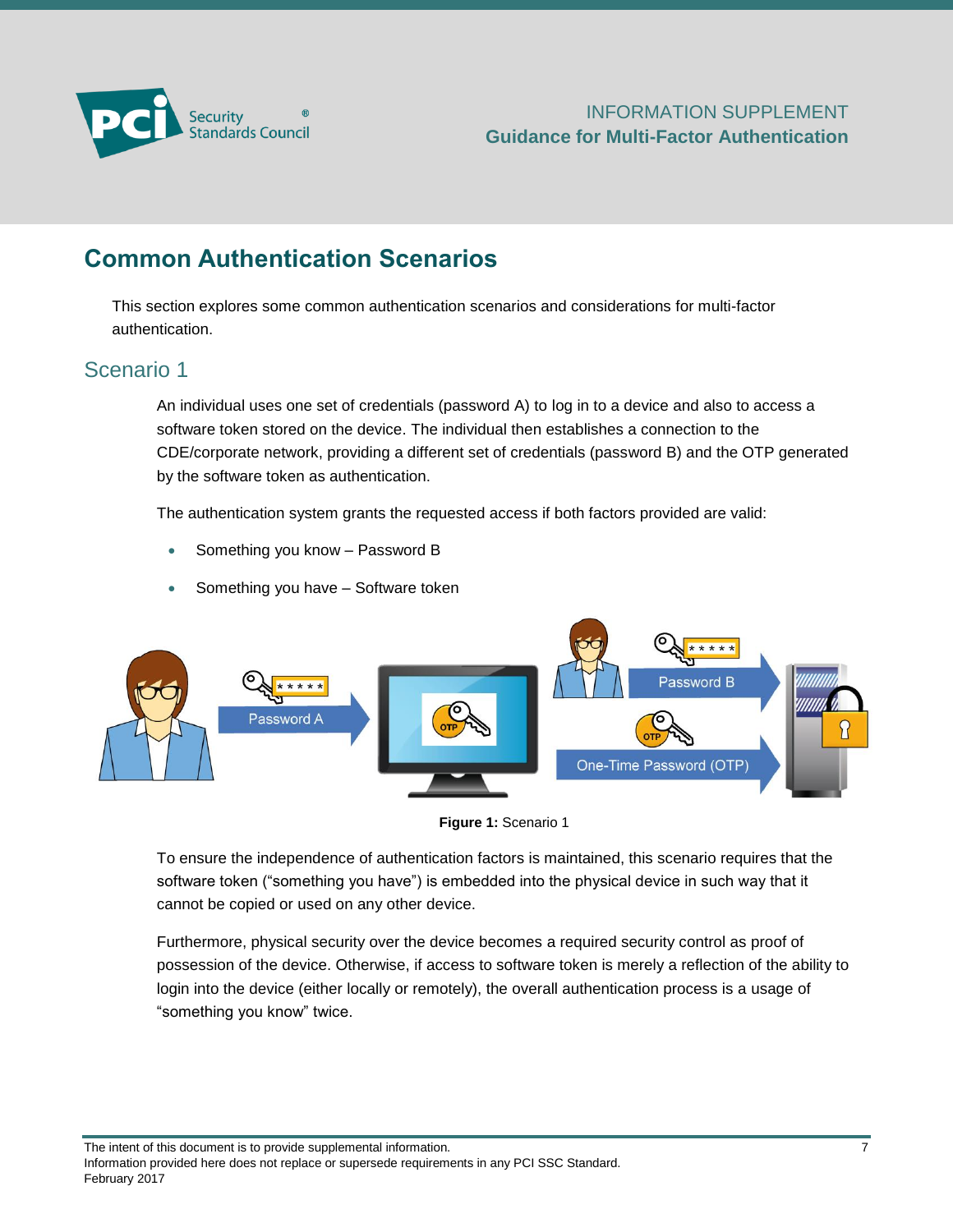

### <span id="page-9-0"></span>Scenario 2

In this scenario, the individual uses one set of credentials (e.g., username/password or biometric) to log in to the device; and those credentials also provide access to a software token stored on the device. To initiate a connection to the CDE/corporate network, the user launches a browser window that pre-populates a different set of credentials (e.g., cached on the device or using password manager) in conjunction with the software token.



**Figure 2:** Scenario 2

This scenario does not provide independence between authentication factors, as a single set of credentials (Password A) provides access to both factors (password B and software token).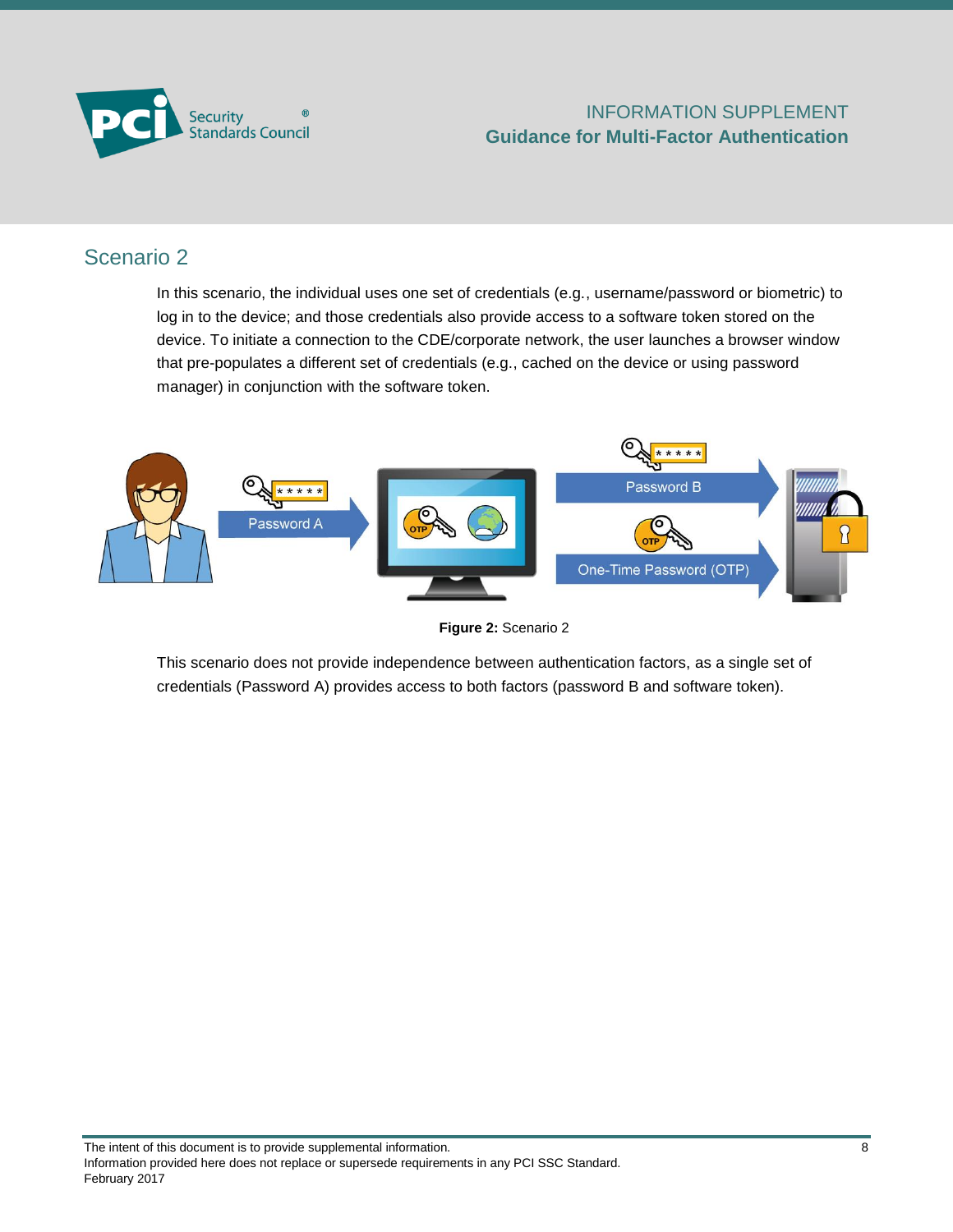

### <span id="page-10-0"></span>Scenario 3

In this scenario, the individual uses one set of credentials (e.g., username/password) to log in into the computer. The connection to the CDE/corporate network requires both the initial set of credentials and an OTP generated by a software token residing on a mobile device.





Even though the individual uses the same password (something you know) to authenticate both to the laptop and the CDE/corporate network, the software token residing on a mobile phone provides a second (something you have) factor that maintains independence between authentication mechanisms.

If the mobile device is also used to initiate the connection to the CDE/corporate network, additional security controls would be needed to demonstrate independence of the authentication mechanisms.